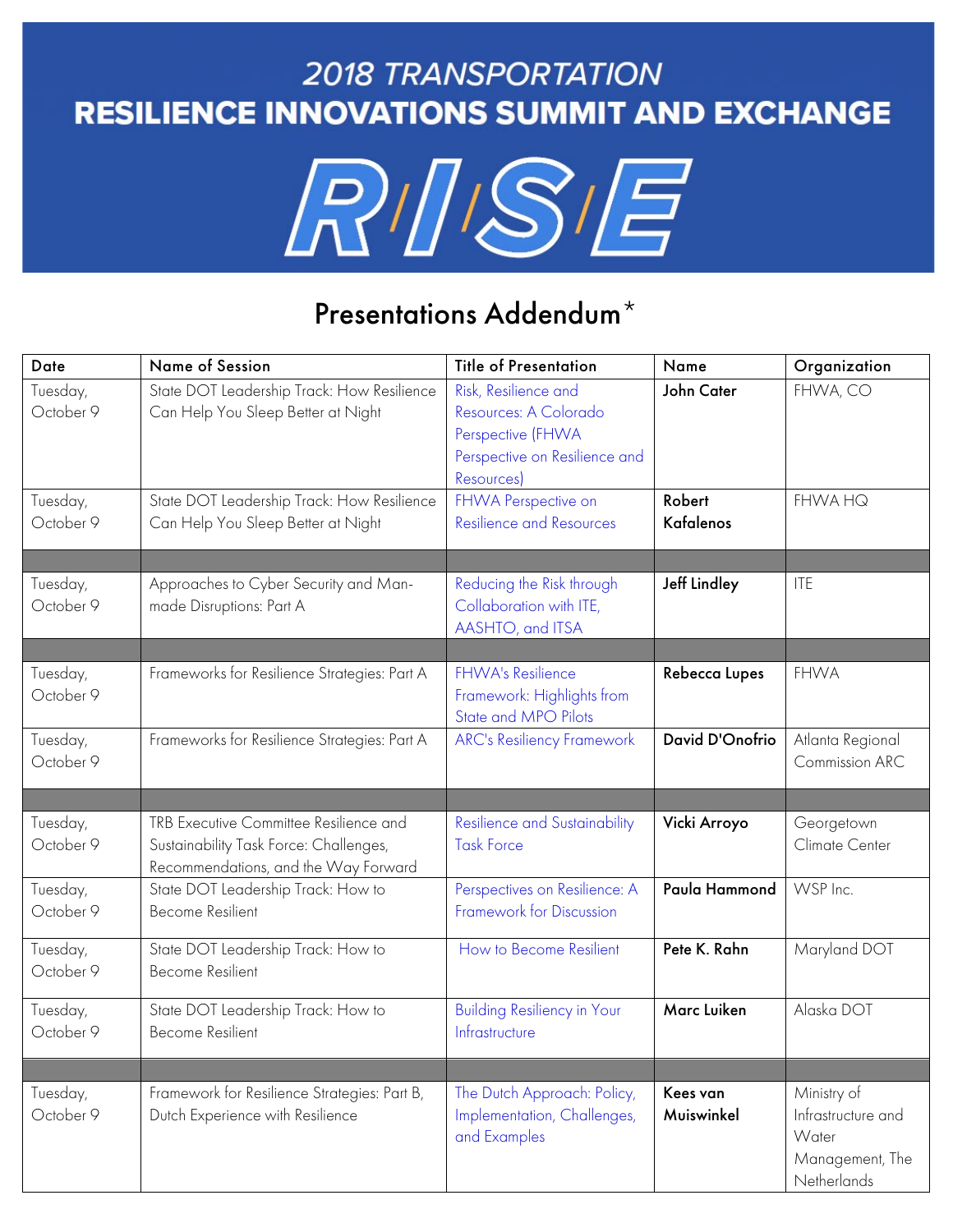| Tuesday,<br>October 9  | Considering Resilience in Transportation<br>Planning: Laying the Groundwork        | State, Regional and<br>Community Planning for<br>Resilience: Examples, Policy<br>and Process | <b>Heather</b><br>Holsinger                  | <b>FHWA</b>                                                                 |
|------------------------|------------------------------------------------------------------------------------|----------------------------------------------------------------------------------------------|----------------------------------------------|-----------------------------------------------------------------------------|
| Tuesday,<br>October 9  | Capability Maturity Self-Assessment Tools -<br><b>Education and Training Needs</b> | Self-assessment Tool for<br>Resilience-oriented Agency<br>Culture                            | Michael D.<br>Meyer                          | WSP Inc                                                                     |
| Tuesday,<br>October 9  | Capability Maturity Self-Assessment Tools -<br><b>Education and Training Needs</b> | <b>Transportation Operations</b><br>Perspective                                              | Paul Pisano                                  | FHWA, Office of<br>Operations                                               |
|                        |                                                                                    |                                                                                              |                                              |                                                                             |
| Tuesday,<br>October 9  | Incorporating Resilience into Asset<br>Management                                  | <b>FHWA Resilience Resources</b>                                                             | Robert<br>Kafalenos                          | <b>FHWA</b>                                                                 |
| Tuesday,<br>October 9  | Incorporating Resilience into Asset<br>Management                                  | Incorporating Resilience -<br><b>AZDOT</b>                                                   | <b>Steven Olmsted</b>                        | <b>AZDOT</b>                                                                |
| Tuesday,<br>October 9  | Incorporating Resilience into Asset<br>Management                                  | <b>CDOT</b> Geohazards                                                                       | Ty Ortiz and<br><b>William Johnson</b>       | <b>CDOT</b>                                                                 |
|                        |                                                                                    |                                                                                              |                                              |                                                                             |
| Tuesday,<br>October 9  | Incorporating Resilience in Project<br>Development: Risk-based Design              | Adapting Hydrologic Design<br>to A Changing Climate: Risk<br>and Uncertainty                 | <b>Brian Beucler</b><br>and Roger<br>Kilgore | FHWA; Kilgore<br>Consulting and<br>Management                               |
|                        |                                                                                    |                                                                                              |                                              |                                                                             |
| Tuesday,<br>October 9  | All-Hazards and Operations Approach to<br>Disruptions                              | All-Hazards and Operations<br>Approach to Disruptions                                        | <b>Jeff Western</b>                          | Western<br>Management and<br>Consulting                                     |
| Tuesday,<br>October 9  | All-Hazards and Operations Approach to<br>Disruptions                              | <b>Adversary Resilience?</b>                                                                 | <b>Jason Carnes</b>                          | <b>FHWA</b>                                                                 |
| Tuesday,<br>October 9  | All-Hazards and Operations Approach to<br>Disruptions                              | Critical Infrastructure<br>Resilience                                                        | <b>Cory Stark</b>                            | Colorado Division<br>of Homeland<br>Security and<br>Emergency<br>Management |
| Tuesday,<br>October 9  | All-Hazards and Operations Approach to<br>Disruptions                              | Years of Experience in<br><b>Resilient Bridges</b>                                           | <b>Barton Newton</b>                         | WSP Inc.                                                                    |
| Tuesday,<br>October 9  | All-Hazards and Operations Approach to<br>Disruptions                              | Responding to Bridge<br>Incidents                                                            | Dan Goodrich                                 | Mineta<br>Transportation<br>Institute                                       |
|                        |                                                                                    |                                                                                              |                                              |                                                                             |
| Tuesday,<br>October 9  | Interdependent Infrastructures                                                     | Infrastructure<br>Interdependencies                                                          | <b>Federic Petit</b>                         | Argonne National<br>Laboratory                                              |
| Tuesday,<br>October 9  | Interdependent Infrastructures                                                     | <b>Addressing Climate Risks</b><br><b>Across Sectors in Cities</b>                           | Claire Bonham-<br>Carter                     | <b>AECOM</b>                                                                |
|                        |                                                                                    |                                                                                              |                                              |                                                                             |
| Tuesday,<br>October 10 | State DOT Leadership Track                                                         | Make it Last: Incorporating<br>and Sustaining Resilience in                                  | Michael D.<br>Meyer                          | WSP Inc.                                                                    |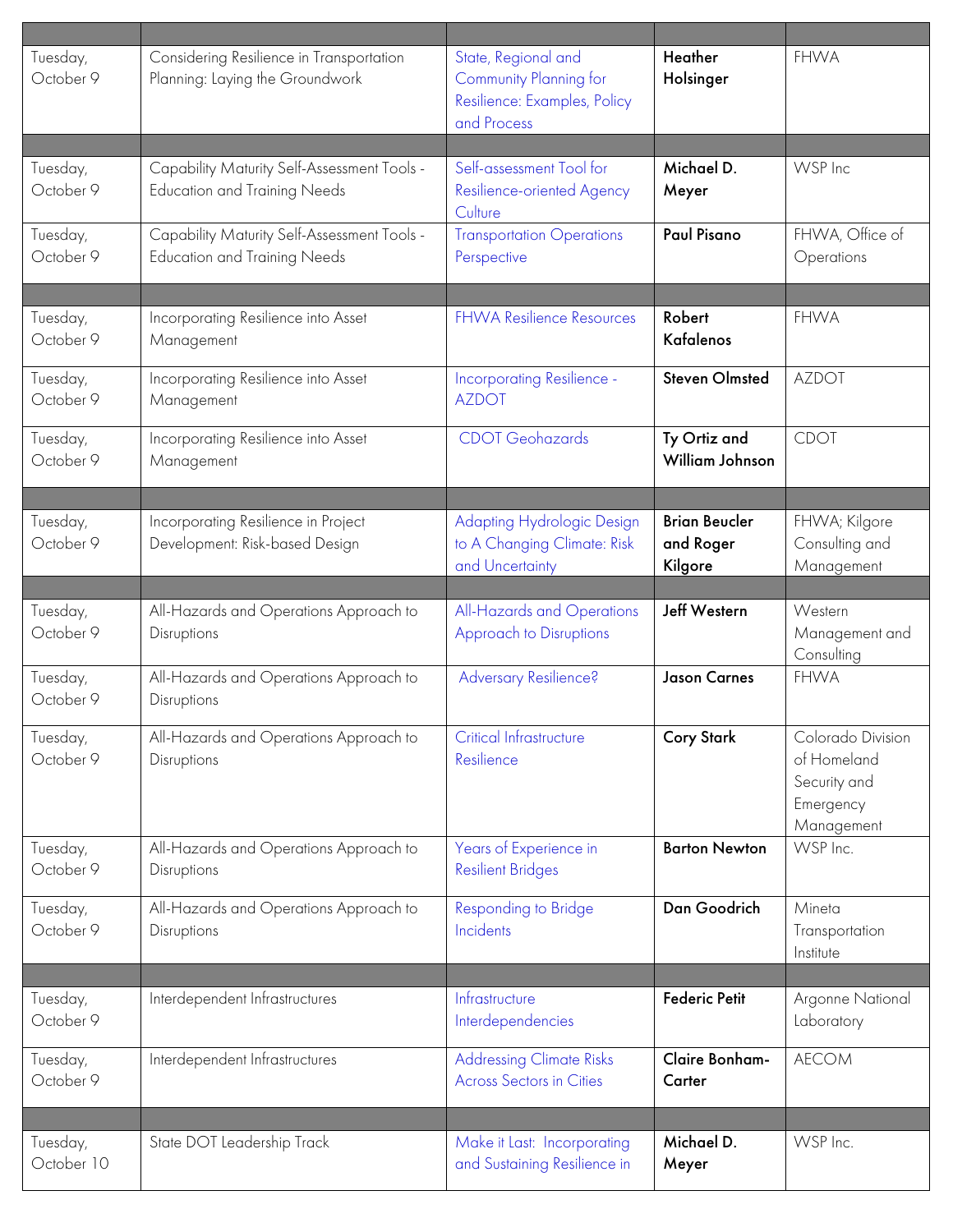|                        |                                                                                             | <b>Agency Functions and</b><br>Operations                                                                                   |                                |                                         |
|------------------------|---------------------------------------------------------------------------------------------|-----------------------------------------------------------------------------------------------------------------------------|--------------------------------|-----------------------------------------|
| Tuesday,<br>October 10 | State DOT Leadership Track                                                                  | Broadening the<br>Consideration of Resilience to<br><b>Community Concerns</b>                                               | Joyce Coffee                   | Climate Resilience<br>Consulting, Inc.  |
| Tuesday,<br>October 10 | Workshop on Community Resilience<br>Approaches and Collaborations                           | <b>Community Resilience</b><br>Approaches: Metro and City<br>Examples; Partnership<br>Examples                              | Nicole<br>Boothman-<br>Shepard | <b>AECOM</b>                            |
| Tuesday,<br>October 10 | Application of Technology to Enhance Asset<br>(Tunnel) Resilience                           | Addressing Hurdles of<br>Adding Fixed Firefighting<br><b>Systems to Existing Tunnels</b>                                    | <b>Dan Williams</b>            | Maryland<br>Transportation<br>Authority |
| Tuesday,<br>October 10 | Fostering Research/Practitioner Partnerships                                                | Roundtable Discussion on<br>How to Enable Effective<br>Practice-Research<br>Collaboration                                   | Sue McNeil                     | University of<br>Delaware               |
| Tuesday,<br>October 10 | Fostering Research/Practitioner Partnerships                                                | Roundtable Discussion:<br><b>TRB Cooperative</b><br><b>Research Programs</b>                                                | Stephan Parker                 | <b>TRB</b>                              |
|                        |                                                                                             |                                                                                                                             |                                |                                         |
| Tuesday,<br>October 10 | State DOT Track - Incorporating Resilience<br>into Decision-making: Asset Management        | <b>UDOT's Risk &amp; Resiliency</b><br>Initiative                                                                           | <b>Carlos Braceras</b>         | Utah DOT                                |
| Tuesday,<br>October 10 | State DOT Track - Incorporating Resilience<br>into Decision-making: Asset Management        | Incorporating Resilience into<br>Decision-making at CDOT                                                                    | Debra Perkins-<br>Smith        | <b>CDOT</b>                             |
| Tuesday,<br>October 10 | Social and Economic Considerations and the<br>Value of Transportation in Risk Determination | <b>Community Factors, Social</b><br>Considerations - Interactive<br>Session on Societal Concerns<br>for Resilience Planning | <b>Christine Baglin</b>        | Project<br>Performance<br>Company, LLC  |
| Tuesday,<br>October 10 | Social and Economic Considerations and the<br>Value of Transportation in Risk Determination | <b>Community Resilience</b><br><b>Building: A Workshop Guide</b>                                                            | Adam Whelchel                  | The Nature<br>Conservancy               |
| Tuesday,<br>October 10 | Social and Economic Considerations and the<br>Value of Transportation in Risk Determination | <b>Community Factors, Social</b><br>Considerations - Interactive<br>Session on Societal Concerns<br>for Resilience Planning | <b>Cassie Bhat</b>             | ICF                                     |
| Tuesday,<br>October 10 | Social and Economic Considerations and the<br>Value of Transportation in Risk Determination | Resiliency in Freight<br>Transportation                                                                                     | <b>Ed Fritz</b>                | Wyoming DOT                             |
|                        |                                                                                             |                                                                                                                             |                                |                                         |
| Tuesday,<br>October 10 | Disruptions Due to Man-made and Natural<br>Causes: Lessons Learned from National<br>Efforts | Years of Experience in<br><b>Resilient Bridges</b>                                                                          | <b>Barton Newton</b>           | WSP Inc.                                |